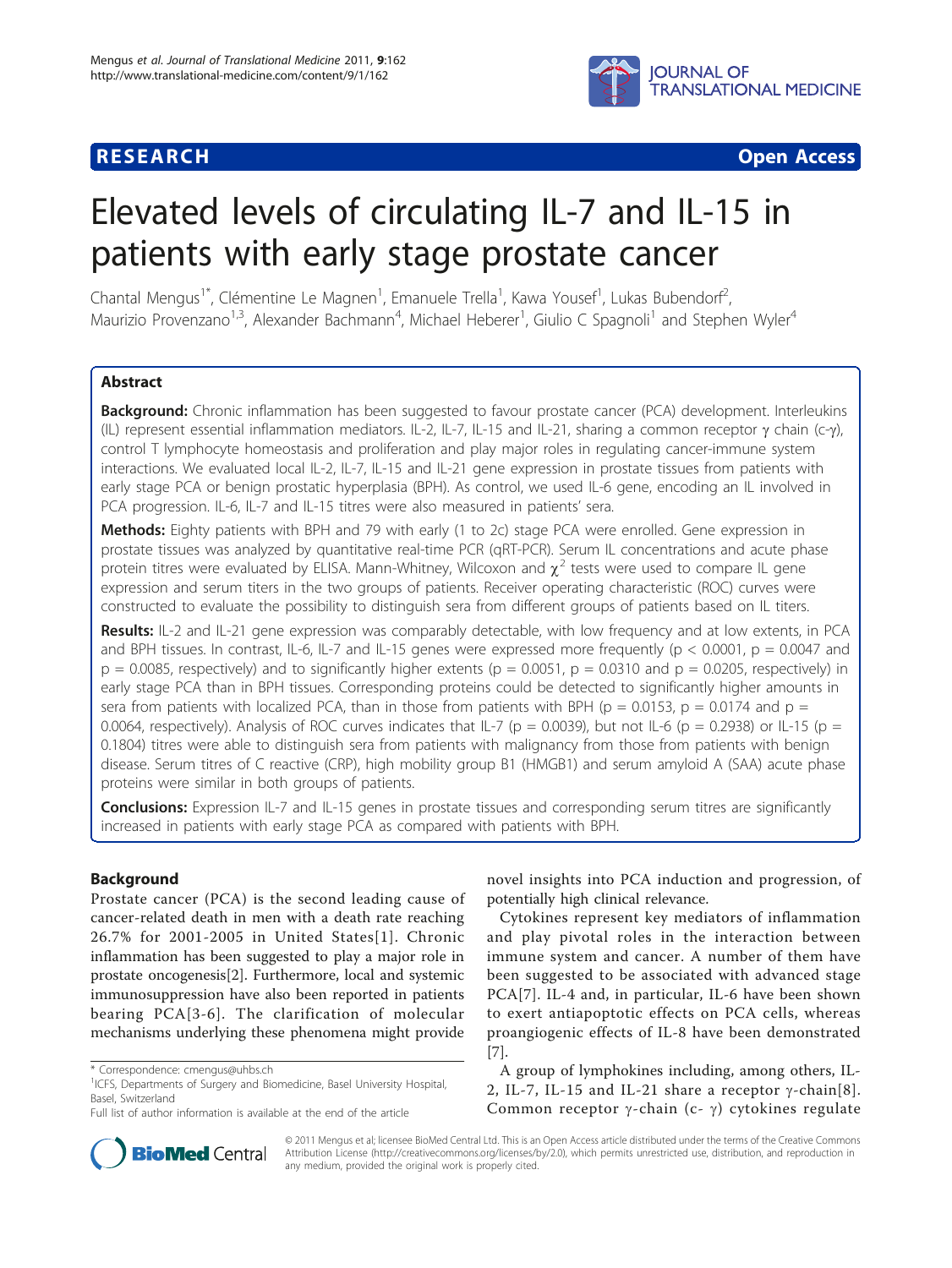lymphocyte development[\[9](#page-6-0)-[12](#page-6-0)] and support CD4+ and CD8+ T cell homeostatic proliferation and functions [[13,14\]](#page-6-0). IL-2, IL-7, IL-15 and IL-21 are of particular interest in cancer immunotherapy[[15](#page-6-0)]. Importantly, IL-2 is FDA approved for the treatment of melanoma and renal cell carcinoma, whereas IL-7 has been used with promising results in phase I/II trials in clinical oncology [[16,17](#page-6-0)]. IL-15 has not yet been used in clinical trials. However, experimental models and "in vitro" evidence suggest that it may represent a cancer treatment with high potential clinical relevance[[18](#page-6-0)-[20](#page-6-0)]. Finally, IL-21 has been shown in murine models to prevent T lymphocyte exhaustion induced by chronic stimulation[\[21](#page-6-0)-[23](#page-7-0)]. In phase I/II clinical trials, IL-21 has also shown reproducible antitumor effects[\[24,25\]](#page-7-0).

Notably, however, elevated IL-7 serum levels have been detected in Hodgkin disease and in ovarian cancers [[26](#page-7-0)-[29](#page-7-0)]. Furthermore, IL-7 has been shown to be produced by breast and colorectal cancer cells[[30,31\]](#page-7-0). IL-15 has also been shown to be produced by colon cancer cells and specific gene expression has been shown to be associated with distant metastases [[32](#page-7-0)]. Moreover, elevated IL-15 serum levels were detected in multiple myeloma[[33\]](#page-7-0).

Little is known about IL-2, IL-7, IL-15 and IL-21 gene expression and protein secretion in patients bearing PCA or BPH. Indeed, IL-2 gene expression and IL-15 protein have been detected in BPH tissues[[34](#page-7-0),[35\]](#page-7-0). Furthermore, IL-7 gene has been found to be expressed in PCA tissues[[36,37\]](#page-7-0) and the corresponding protein has been detected in patients' sera. However, no comparative analysis in patients with BPH and PCA has been performed so far and no data are currently available for IL-21 expression in PCA and BPH.

In order to evaluate the potential role of these IL in early phases of prostate oncogenesis, in this study we have evaluated the expression of specific genes in prostatic tissues from patients bearing either localized pT1- 2c PCA or BPH and we have measured the titres of circulating proteins in their sera.

Our results indicate that in prostatic tissues from patients bearing early stage PCA, the expression of IL-7 and IL-15 genes is significantly enhanced, as compared to BPH, while no significant differences could be observed in IL-2 or IL-21 gene expression. Accordingly, titres of circulating IL-7 and IL-15 are increased in patients with localized PCA, as compared to patients with BPH. Most interestingly, IL-7 titres might help to discriminate sera from patients with PCA or BPH.

#### Patients and methods

#### Patients

We investigated a consecutive series of 159 specimens from men diagnosed for BPH or PCA at the Department of Urology of the University Hospital of Basel (Switzerland) from 2007 to 2010. Patients with BPH underwent conventional transurethral resection (TUR-P), while patients with PCA underwent either palliative TUR-P or endoscopic extraperitoneal radical prostatectomy (EERP). Relevant clinical data were collected by reviewing patients' files.

Written informed consent was obtained from patients in accordance with the requirements of the Ethical Committee of Basel (EKBB, Ref.Nr. EK: 176/07).

#### Quantification of gene expression in prostatic tissues by quantitative Real-Time PCR

Prostatic tissues were screened for the presence of tumors by an experienced pathologist (L. Bubendorf). Total RNA was extracted by using RNeasy® MiniKit (Qiagen, Basel, Switzerland), deoxyribonuclease I (Invitrogen, Carlsbad, California) treated and reverse transcribed by using M-MLV Reverse Transcriptase (Invitrogen, Carlsbad, California). Quantitative RT-PCR was performed using the TaqMan® Universal PCR Master Mix (Applied Biosystems, Forster City, CA), and the following primers and probes:

GAPDH[\[38\]](#page-7-0)

Fwd ATGGGGAAGGTGAAGGTCG

Rev TAAAAGCAGCCCTGGTGACC

Probe FAM-CGCCCAATACGACCAAATCCGTT-GAC-TAMRA

IL-2[\[39\]](#page-7-0)

Fwd AACTCACCAGGATGCTCACATTTA

Rev TCCCTGGGTCTTAAGTGAAAGTTT

Probe FAM-TTTTACATGCCCAAGAAGGCCACA-GAACT-TAMRA

IL-6[\[40\]](#page-7-0)

Fwd CAGCCCTGAGAAAGGAGACATG

Rev GGTTCAGGTTGTTTTCTGCCA

Probe FAM-AGTAACATGTGTGAAAGCAGCAAA-GAGGCAC-TAMRA

IL-21, IL-7 and IL-15 primers and probes were provided by Assays-on-Demand, Gene Expression Products (Applied Biosystems, Forster City, CA).

Specific gene expression was quantified by using the 2-  $\Delta\Delta C$ <sub>T</sub> method[\[41](#page-7-0)]. Normalization of gene expression was performed using GAPDH as reference gene.

#### ELISA assays

Commercial ELISA kits for IL-6, IL-7 and IL-15 were obtained from Pharmingen (San Diego, CA). Detection limit was 1pg/ml for all assays. HMGB1 ELISA kit was obtained from Shino-Test Corporation (Kanagawa, Japan). SAA and CRP ELISA kits were obtained from USB (Swampscott, MA) and Roche Diagnostics Cobas® (Mannheim, Germany), respectively. Detection limits were 1 ng/ml, 0.6 ng/ml, and 0.6 μg/ml, for HMGB1,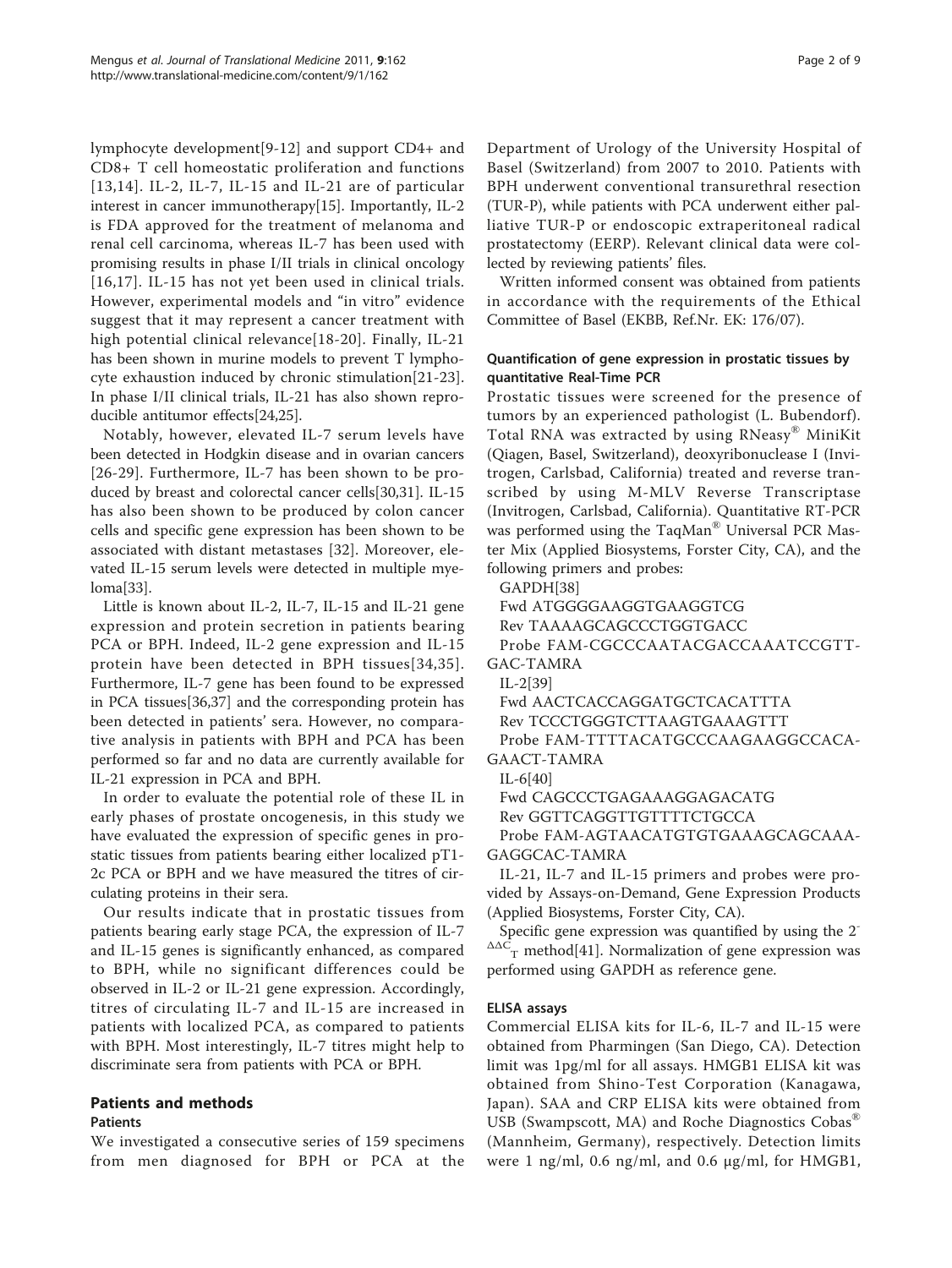<span id="page-2-0"></span>SAA and CRP, respectively. All assays were performed in accordance to the instructions from the producers.

#### Statistical Analysis

Mann-Whitney tests were used to compare mean expression of cytokine genes and cytokine serum titers for independent samples while Wilcoxon test was used for paired samples. When  $n \geq 30$ , Student's T-Tests were used to compare means. Frequencies of specific gene expression in two groups were assessed by  $\chi^2$  tests. Differences with  $p < 0.05$  were considered significant. Receiver operating characteristic (ROC) curves were created to verify whether cytokine titers could be used to distinguish patients with PCA from patients with BPH [[27\]](#page-7-0).

#### Results

#### Clinico-pathological profiles of the patients

A group including 79 patients (average age  $\pm$  SEM = 64.3  $\pm$  0.8) undergoing surgical treatment for localized stage 1-2 PCA and a group of 80 patients (average age  $\pm$  SEM = 68.1  $\pm$  0.9) undergoing surgical treatment for BPH were enrolled in the study. Of the 79 PCA patients, 2 (2.6%) were diagnosed with stage pT1, 2 (2.6%) with stage pT1a, 1  $(1.3%)$  with stage pT1b, 3  $(3.8%)$  with stage pT2, 13 (16.4%) with stage pT2a, 4 (5%) with stage pT2b, 54 (68.3%) with stage pT2c.

Average serum Prostate Specific Antigen (PSA) ± SEM in PCA patients was  $8.26 \pm 1.46$  ng/ml (n = 74) and

#### Expression of c-g cytokines genes in prostatic tissues

In the initial phase of our study, we quantitatively analyzed IL-2, IL-7, IL-15 and IL-21 gene expression in a series of tissue samples from localized PCA and BPH. As shown in figure 1, IL-2 gene expression was detectable in 20/32 (62.5%) and in 37/49 (75.5%) BPH and PCA specimens, respectively (p = 0.2099). Under a quantitative view point, comparably low levels of expression could be observed in BPH and PCA tissues ( $p =$ 0.1721).

In contrast, IL-7 gene expression was significantly more frequently observed in PCA than in BPH specimens [29/ 34 (85.3%) and 51/51 (100%) BPH and PCA, respectively  $(p = 0.0047)$ ]. IL-15 gene was also expressed more frequently in PCA than in BPH samples [16/31 (51.6%) and 39/49 (79.6%) BPH and PCA specimens, respectively ( $p =$ 0.0085)]. Notably, under a quantitative point of view, IL-7 and IL-15 gene expression was also significantly increased in tissues from patients bearing early stage PCA as compared to those from patients with BPH ( $p =$  $0.0310$  and  $p = 0.0205$ , respectively, figure 1).

IL-21 gene expression was relatively rarely detectable in prostatic tissues from patients bearing BPH or stage pT1-2c PCA [3/26 (11.5%) and 4/47 (8.5%) BPH and PCA tissues, respectively ( $p = 0.6739$ )]. Furthermore, the



Figure 1 Expression of IL genes in early stage PCA and BPH tissues. Total cellular RNA was extracted from BPH and PCA tissues, DNAse treated, reverse transcribed and analyzed by quantitative real-time PCR for IL-2 (BPH: n = 32, PCA: n = 49), IL-7 (BPH: n = 34, PCA: n = 51), IL-15 (BPH: n = 31, PCA: n = 49), IL-6 (BPH: n = 60, PCA: n = 54) and IL-21 (BPH: n = 26, PCA: n = 47) specific gene expression. Data are expressed as ratio to GAPDH gene expression. Mean values (▬) are indicated for each group. Digits in individual panels indicate percentages of samples displaying gene expression levels exceeding detection limits (bold, bottom of the panel) and statistical significance of differential extent of specific gene expression in BPH or PCA specimens (top of the panel).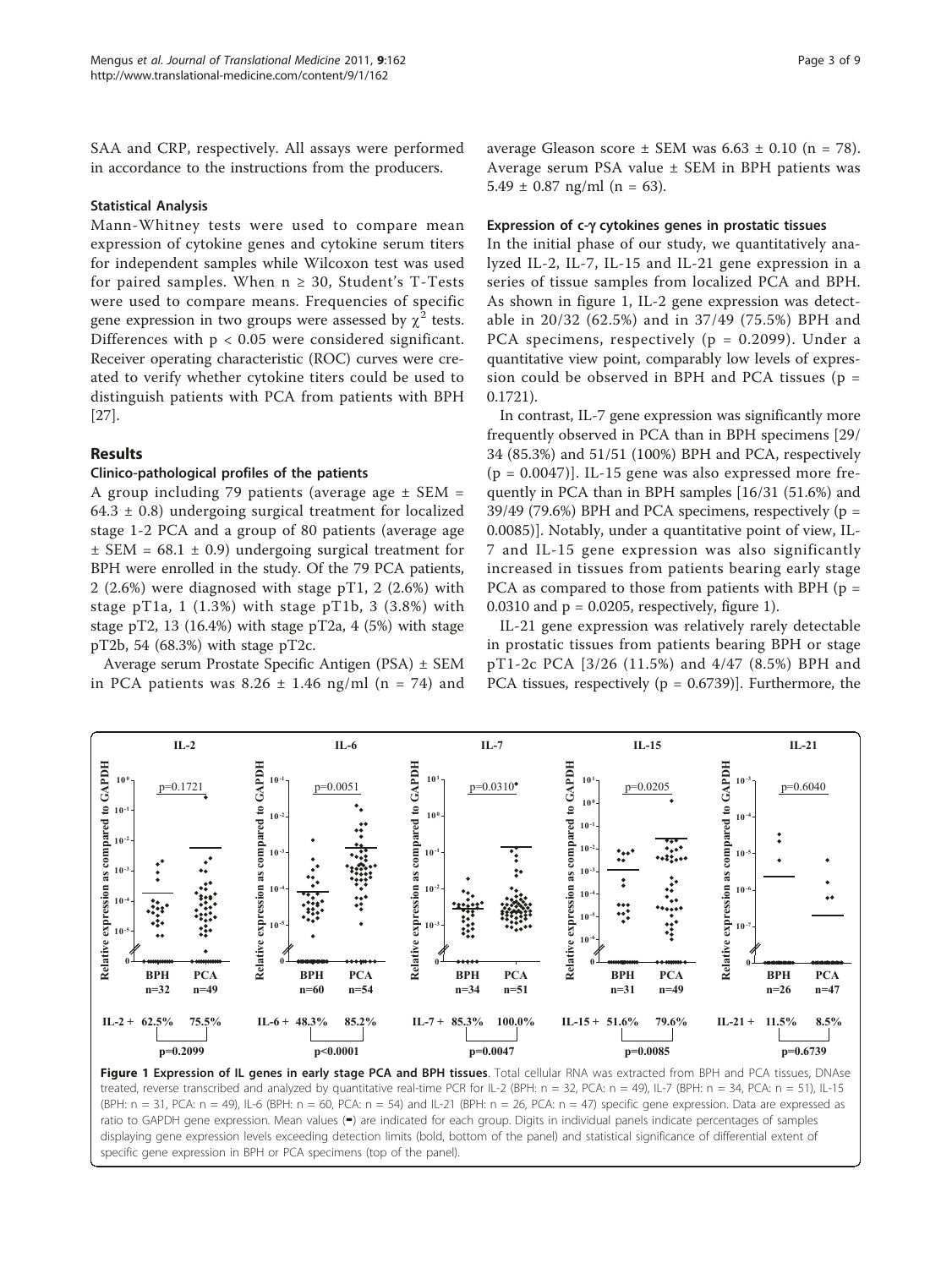average level of expression did not significantly differ in the two groups ( $p = 0.6040$ , figure [1\)](#page-2-0).

IL-6 is known to be a mediator of PCA morbidity, and may act as a cell growth factor and protect cancer cells from death[\[42\]](#page-7-0). Therefore, we used the expression of this gene as control of the integrity of our assays. Indeed, IL-6 gene expression was detected in 29/60 (48.3%) and in 46/54 (85.2%) BPH and early stage PCA specimens, respectively ( $p < 0.0001$ ). Under a quantitative point of view, IL-6 gene expression was also significantly increased in tissues from patients bearing PCA as compared to BPH ( $p = 0.0051$ ), thus confirming our previous findings[[43\]](#page-7-0).

Taken together these data indicate that although genes encoding the  $c-\gamma$  cytokines under investigation may be expressed in BPH tissues, IL-7 and IL-15 genes are expressed to a significantly higher extent in localized PCA.

IL-6 gene was previously found to be expressed by prostate cancer cells[\[44\]](#page-7-0). To address the issue of the nature of the cell types possibly expressing other cytokine genes in PCA tissues, we evaluated IL-2, IL-7, IL-15 and IL-21 gene expression in PC3, DU145 and LNCaP established PCA cell lines. Interestingly, we found that all cell lines expressed IL-15 gene, whereas IL-6 and IL-7 genes were only expressed in PC3 and DU145 cells (figure 2). In contrast, IL-2 and IL-21 genes were not expressed by any of the cell lines under investigation.

#### Detection of  $c-\gamma$  cytokines in sera from patients with early stage PCA

High IL-6 serum titres have been observed in advanced PCA [\[42\]](#page-7-0). Furthermore, increased IL-7 serum titres have been reported in PCA[[37](#page-7-0)], as compared to non age matched healthy donors, but no comparison with sera from patients with BPH was attempted, nor were patients with early stage PCA specifically studied. In order to verify, at the systemic level our findings from BPH and localized PCA tissues, we comparatively evaluated circulating titres of IL-6, IL-7 and IL-15 in preoperative sera from patients with prostatic diseases.

IL-6 was highly significantly increased even in sera from patients with pT1-2c stage PCA, as compared to sera from patients with BPH (average IL-6 concentration  $\pm$  SEM = 57.34  $\pm$  12.12 vs. 27.46  $\pm$  2.62 pg/ml, p = 0.0153, figure [3A](#page-4-0).1.). Most interestingly, serum levels of IL-7 and IL-15 were also significantly higher in patients with localized PCA as compared to patients with BPH (average IL-7 concentration  $\pm$  SEM = 32.69  $\pm$  9.73 vs. 5.87  $\pm$  1.17 pg/ml, p = 0.0174 and average IL-15 concentration  $\pm$  SEM 208.07  $\pm$  48.50 vs. 50.51  $\pm$  14.34 pg/ ml,  $p = 0.0064$ , figure [3A.1.](#page-4-0)). Remarkably, a highly significant correlation was observed between IL-7 and IL-15 levels in sera from patients with either early stage PCA ( $p < 0.0001$ ,  $R = 0.6631$ ,  $n = 50$ ) or BPH ( $p <$ 0.0001,  $R = 0.6019$ ,  $n = 40$ ) (Figure [3](#page-4-0), panels A.2. and A.3.).

Notably, cytokine serum titres did not significantly correlate with the specific expression of the corresponding gene in autologous prostate tissues.

#### IL-7 serum titres distinguish patients with BPH or PCA

ROC curves were constructed to verify whether serum IL titres could help distinguishing patients with localized PCA from patients with BPH (Figure [3B\)](#page-4-0). Interestingly, although specific serum titres were significantly higher in patients with PCA, as compared with patients with BPH, areas under curve (AUC) were small for IL-6 (AUC: 0.5547, 95%CI: 0.4515-0.6579) and IL-15 (AUC: 0.5825, 95%CI: 0.4647-0.7003). Therefore, these cytokine titres were not helpful in identifying patients with early stage

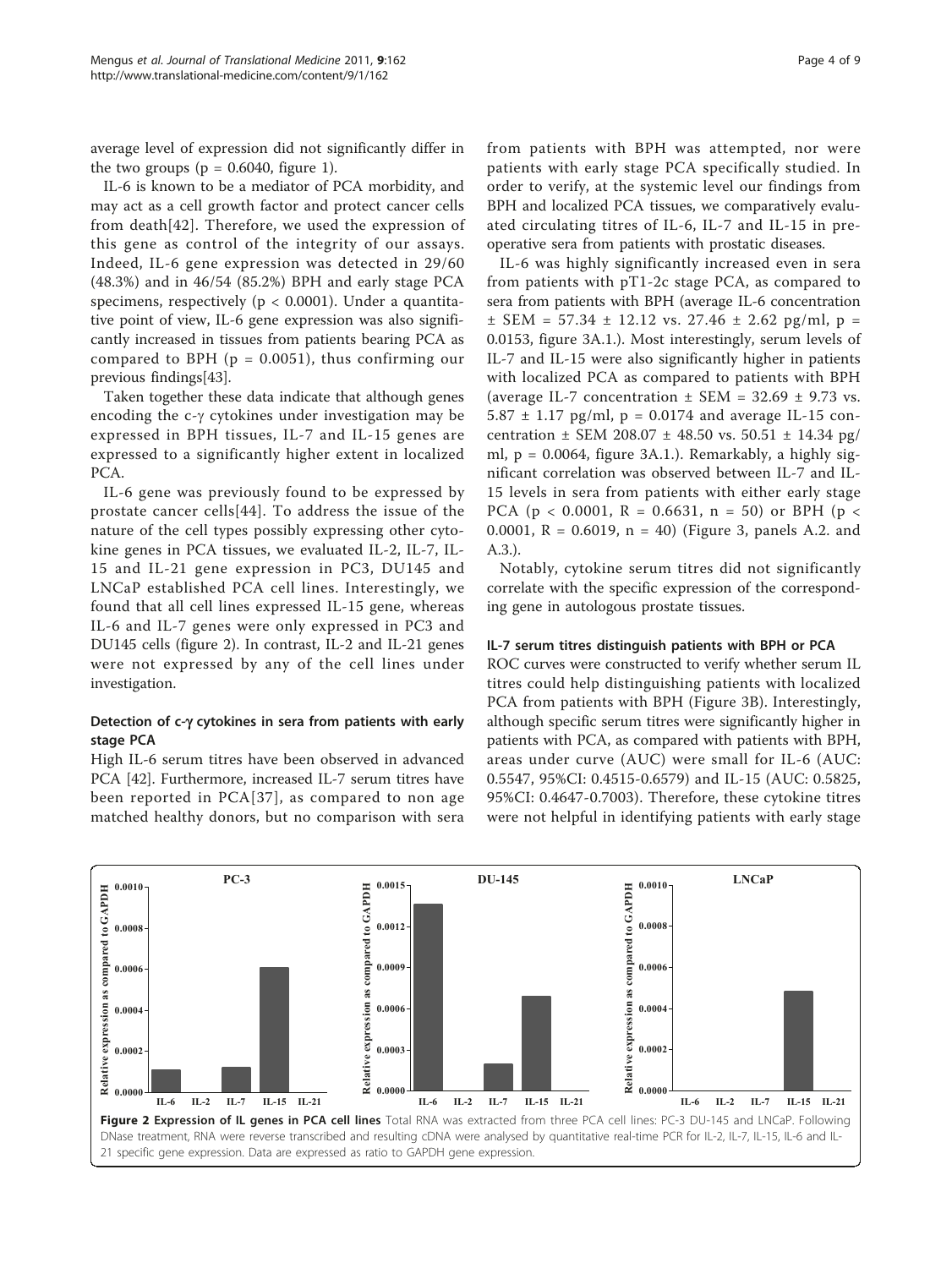<span id="page-4-0"></span>

malignancies ( $p = 0.2938$  and  $p = 0.1804$ , respectively). In contrast, analysis of the ROC curve for IL-7 (AUC: 0.6775, 95%CI: 0.5676-0.7874 p = 0.0039) indicated that specific IL titres were effectively distinguishing patients with early stage PCA from patients with BPH.

Table 1 Acute phase protein concentrations in sera from patients with early stage PCA and BPH

|                 |            | <b>CRP</b><br>$(\mu q/ml)$ | <b>SAA</b><br>$(\mu q/ml)$ | HMGB1<br>(nq/ml) |
|-----------------|------------|----------------------------|----------------------------|------------------|
| Early stage PCA | Average    | 7.47                       | 2.81                       | 52.77            |
|                 | <b>SEM</b> | 1.92                       | 0.31                       | 12.48            |
|                 | n          | 66                         | 18                         | 18               |
| <b>BPH</b>      | Average    | 5.70                       | 2.71                       | 49.11            |
|                 | <b>SEM</b> | 1.16                       | 0.29                       | 15.13            |
|                 | n          | 66                         | 19                         | 19               |
| р               |            | 0.4370                     | 0.7728                     | 0.7497           |
|                 |            |                            |                            |                  |

#### Detection of acute phase proteins in sera from patients with early stage PCA

Serum biomarkers of systemic inflammation C reactive protein (CRP) and serum amyloid A (SAA), have been found to be associated with PCA [[45-47](#page-7-0)]. Furthermore, HMGB1 gene has been suggested to be overexpressed in prostate PCA [[48](#page-7-0)]. The corresponding gene product is a prominent member of a group of mediators released by damaged cells, collectively known as damage associated molecular patterns (DAMP)[[49\]](#page-7-0). These factors might be responsible for the activation of the innate immune system, potentially resulting in cytokine gene expression and secretion[[50\]](#page-7-0).

We did not observe significant differences between sera from patients with early stage PCA and those from patients with BPH regarding CRP, SAA or HMGB1 levels (Table 1: average CRP concentration ± SEM 7.47  $±$  1.92 μg/ml vs. 5.70  $±$  1.16 μg/ml, p = 0.4370; average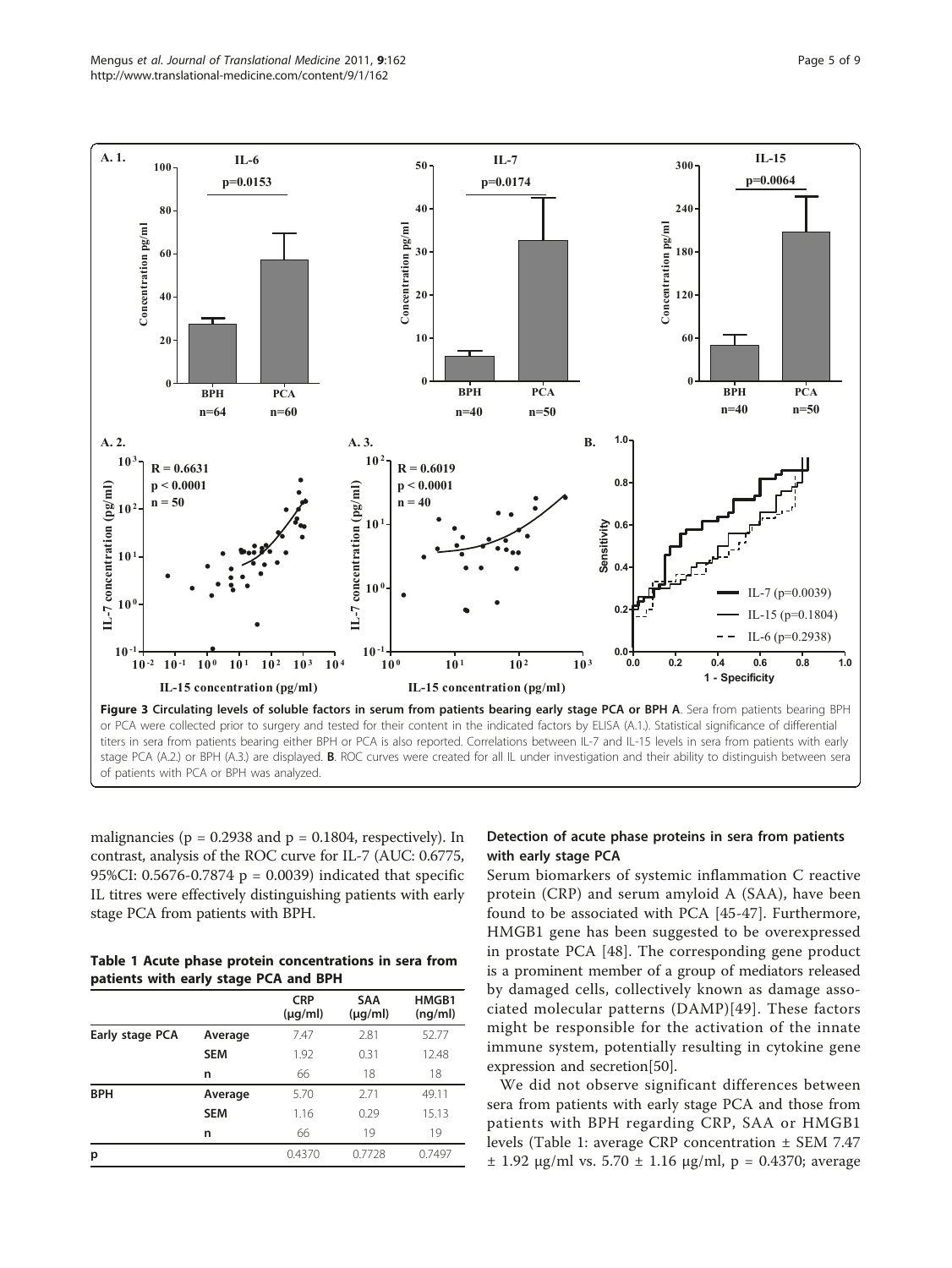SAA concentration ± SEM 2.81 ± 0.31 vs. 2.71 ± 0.29 μg/ml, p = 0.7728; average HMGB1 concentration  $±$ SEM 52.77 ± 12.48 vs. 49.11 ± 15.13 ng/ml, p = 0.7497). Notably, no significant correlation could be observed between IL-6, IL-7 or IL-15 serum levels and acute phase protein titres. Similarly, no correlation with PSA levels or Gleason score was detectable.

#### **Discussion**

A large body of literature based on histopathological, epidemiological and molecular pathology data suggests that chronic inflammation might play an important role in prostate oncogenesis [[2\]](#page-6-0). IL represent essential mediators of inflammation and titres of a number of them have been shown to be increased in patients bearing PCA[\[7](#page-6-0)]. Most of these studies, however, have addressed IL detection in patients with advanced stage cancers. In these conditions, high tumor burdens and mechanisms inherent with metastatic spread, e,g, osteolysis, might be involved in the induction of IL production. Furthermore, sterile inflammation primed by intratumoral ischemia and associated necrosis could also promote IL release [[51](#page-7-0)]. Therefore, data from patients with advanced tumors are unlikely to provide useful information on the role eventually played by inflammation or immunosuppression in prostate oncogenesis. In order to gain insights into events occurring in early stages of prostate cancerogenesis, in this study we evaluated IL gene expression and protein production at local and systemic levels, respectively, in localized PCA, as compared with BPH.

Our data clearly indicate that the expression of a number of genes encoding pro-inflammatory and homeostatic IL, including IL-6, IL-7 and IL-15 is detectable more frequently and to a higher extent, in early stage PCA as compared to BPH tissues. Notably, the genes encoding these IL were also found to be expressed to different levels by established PCA cell lines.

To investigate the possibly systemic nature of the proinflammatory state detectable in PCA[\[37,52](#page-7-0)], we measured IL titres in sera from patients with BPH or early stage PCA. We report here for the first time that IL-7 and IL-15 serum levels are significantly higher in patients with localized PCA than in patients with BPH. IL-6 titres were also significantly higher in patients with PCA than in patients with BPH despite the early stage of their disease [[53\]](#page-7-0).

IL-6 is known to be produced by multiple cell types, including activated macrophages, smooth muscle cells and PCA cells [[53](#page-7-0)]. Instead, IL-7 is produced by multiple stromal cell types and epithelial cells from different districts including thymus and gut[[10](#page-6-0)]. Most recently IL-7 production has been detected in normal, but not in transformed prostate epithelial cells[[36\]](#page-7-0). IL-15 is

typically produced by activated antigen presenting cells of the myeloid lineage, including monocytes, macrophages and dendritic cells. However, IL-15 gene has also been found to be expressed by a multiplicity of other cell types, including stromal and epithelial cells[[9\]](#page-6-0). Importantly, epithelial BPH cells have been shown to express IL-15[[34\]](#page-7-0). In our patients, IL serum titres were not significantly correlated with specific gene expression in the autologous prostate tissues, thereby suggesting that cells other than tumor cells might be at least in part responsible for IL production. Thus, while we here show that IL-6, IL-7 and IL-15 genes are expressed in established PCA cell lines, future studies are warranted to clarify the cellular sources of these IL within the prostate and systemically.

The nature of the mechanisms promoting IL-6, IL-7 and IL-15 gene expression and protein production in PCA is also unclear. Different microorganisms, including virus and bacteria[\[54,55](#page-7-0)] have been suspected to contribute to oncogenesis in the prostate. Indeed, their presence could result in chronic inflammation. Alternatively, it has been suggested that direct damage of epithelial cells might be caused by toxic compounds contained in urines or by dietary factors[[2](#page-6-0)]. Cell death might, in turn, result in the activation of the innate immune system by DAMPs [[49\]](#page-7-0). Soluble factors produced by DAMP-triggered innate immune system cells, including IL-6, have repeatedly been suggested to promote prostate cancerogenesis[[2\]](#page-6-0). However, here we show that at least circulating levels of HMGB1, SAA and CRP acute phase proteins are similar in patients with BPH or localized, early stage PCA.

Analysis of ROC curves indicates that IL-7, but neither IL-6 nor IL-15 titres do distinguish sera from patients with PCA from sera from patients with BPH. These findings might set the stage for larger studies also addressing the clinical relevance of IL-7 serum titres in the monitoring of PCA response to treatment and recurrences.

On the other hand, our data raise the issue of potential functional consequences of  $c$ -  $\gamma$  cytokine gene expression and secretion in PCA. Preliminary experiments indicate that none of the IL under investigation enhances the proliferation of cells from established PCA cell lines (data not shown). However, studies performed in breast cancer [[56](#page-7-0)] indicate that IL-7 promotes the production of proangiogenic factors by tumor cells and proliferation of endothelial cells. IL-15 has also been shown to stimulate angiogenesis "in vivo"[\[57\]](#page-7-0). Furthermore, although IL-7 and IL-15 are known to promote survival and functional maturation of T cells, they have also been demonstrated to induce the expression of PD-1 "exhaustion" marker in these cells[[58\]](#page-7-0). Indeed, PCA tissues have been shown to be infiltrated by T cells largely expressing PD-1, and, less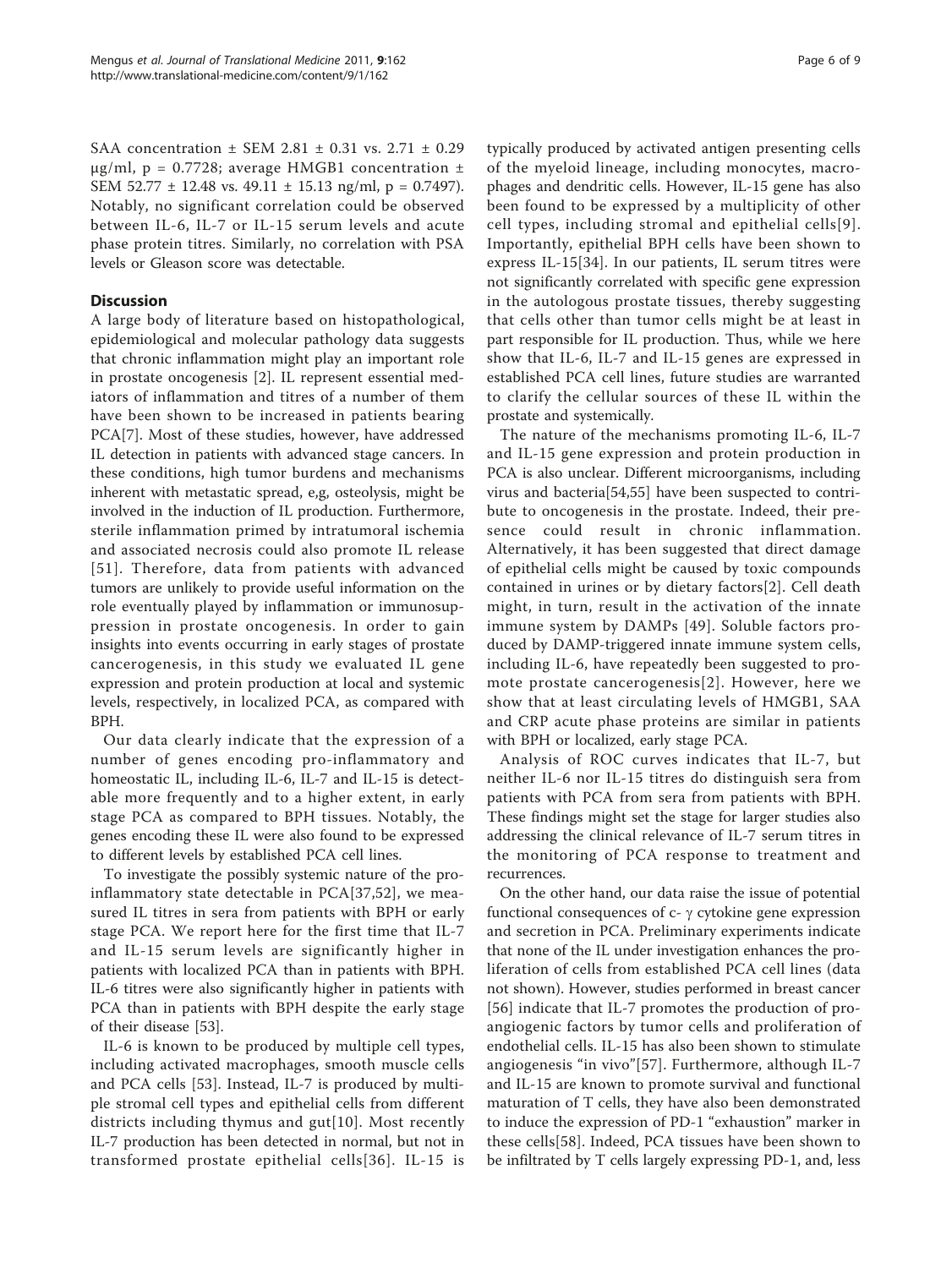<span id="page-6-0"></span>frequently, PD-L1 and PD-L2[[59,60\]](#page-7-0). These data are consistent with previous reports on the phenotypic characteristics of circulating and tissue infiltrating lymphocytes in chronic viral infections[[61](#page-7-0)-[64\]](#page-8-0). In this context, it is remarkable that we found that the expression of the IL-21 gene, that is of the gene encoding the cytokine preventing PD-1 mediated T cell exhaustion[21[-23\]](#page-7-0) is rarely detectable in PCA.

#### Conclusions

Our work indicates that even in early stages of PCA development, genes encoding IL of pro-inflammatory significance are over-expressed in malignant tissues, as compared to BPH specimens, Importantly, corresponding proteins are detectable to higher levels in sera from patients with localized PCA as compared to patients with BPH, and, in particular, IL-7 titres might represent an additional marker of potential clinical relevance.

#### List of abbreviations

AUC: area under curve; BPH: benign prostatic hyperplasia; CI: confidence interval; CRP: C-reactive protein; c-γ: common receptor γ chain; DAMP: damage associated molecular patterns; EERP: endoscopic extraperitoneal radical prostatectomy; ELISA: enzyme-linked immunosorbent assay; GAPDH: glyceraldehyde-3-phosphate dehydrogenase; HMGB1: high mobility group B1; IL: interleukin; mAb: monoclonal antibody; PCA: prostate cancer; PD-1: programmed death receptor-1; PD-L1 and -L2: programmed death ligand-1 and ligand-2; PSA: prostate specific antigen; qRT-PCR: quantitative real-time polymerase chain reaction; ROC: receiver operating characteristic; SAA: serum amyloid A; TUR-P: transurethral resection.

#### Acknowledgements and Funding

This work was partially supported by unrestricted grants from Astra Zeneca, the Freiwillige Akademische Gesellschaft Basel, the Lichtenstein Stiftung Basel, Novartis Research Foundation (formerly Ciba-Geigy Jubilee Foundation), Swiss National Fund for Scientific Research and the Department of Surgery of the University Hospital Basel.

#### Author details

<sup>1</sup>ICFS, Departments of Surgery and Biomedicine, Basel University Hospital, Basel, Switzerland. <sup>2</sup>Institute of Pathology, Basel University Hospital, Basel, Switzerland. <sup>3</sup>Oncology Research Unit, Division of Urology and Division of Surgical Research, Zurich University Hospital, Zurich, Switzerland. 4 Department of Urology, Basel University Hospital, Basel, Switzerland.

#### Authors' contributions

All authors read and approved the final manuscript. CM, CLM, ET and KY participated in the design, acquisition and analysis of data. GCS and MP and SW conceived the study; GCS, MH and AB provided funding support and revised the manuscript critically for important intellectual content. LB made substantial contributions to the analysis and interpretation of data.

#### Competing interests

The authors declare that they have no competing interests.

#### Received: 17 June 2011 Accepted: 26 September 2011 Published: 26 September 2011

#### References

1. Jemal A, Thun MJ, Ries LA, Howe HL, Weir HK, Center MM, Ward E, Wu XC, Eheman C, Anderson R, et al: [Annual report to the nation on the status of](http://www.ncbi.nlm.nih.gov/pubmed/19033571?dopt=Abstract) [cancer, 1975-2005, featuring trends in lung cancer, tobacco use, and](http://www.ncbi.nlm.nih.gov/pubmed/19033571?dopt=Abstract) [tobacco control.](http://www.ncbi.nlm.nih.gov/pubmed/19033571?dopt=Abstract) J Natl Cancer Inst 2008, 100:1672-1694.

- 2. De Marzo AM, Platz EA, Sutcliffe S, Xu J, Gronberg H, Drake CG, Nakai Y, Isaacs WB, Nelson WG: [Inflammation in prostate carcinogenesis.](http://www.ncbi.nlm.nih.gov/pubmed/17384581?dopt=Abstract) Nat Rev Cancer 2007, 7:256-269.
- 3. Ebelt K, Babaryka G, Figel AM, Pohla H, Buchner A, Stief CG, Eisenmenger W, Kirchner T, Schendel DJ, Noessner E: [Dominance of CD4+ lymphocytic](http://www.ncbi.nlm.nih.gov/pubmed/17948280?dopt=Abstract) [infiltrates with disturbed effector cell characteristics in the tumor](http://www.ncbi.nlm.nih.gov/pubmed/17948280?dopt=Abstract) [microenvironment of prostate carcinoma.](http://www.ncbi.nlm.nih.gov/pubmed/17948280?dopt=Abstract) Prostate 2008, 68:1-10.
- 4. Miller AM, Lundberg K, Ozenci V, Banham AH, Hellstrom M, Egevad L, Pisa P: [CD4+CD25high T cells are enriched in the tumor and peripheral](http://www.ncbi.nlm.nih.gov/pubmed/17082659?dopt=Abstract) [blood of prostate cancer patients.](http://www.ncbi.nlm.nih.gov/pubmed/17082659?dopt=Abstract) J Immunol 2006, 177:7398-7405.
- 5. Miller AM, Pisa P: [Tumor escape mechanisms in prostate cancer.](http://www.ncbi.nlm.nih.gov/pubmed/16362411?dopt=Abstract) Cancer Immunol Immunother 2007, 56:81-87.
- 6. Yokokawa J, Cereda V, Remondo C, Gulley JL, Arlen PM, Schlom J, Tsang KY: [Enhanced functionality of CD4+CD25\(high\)FoxP3+ regulatory T cells in](http://www.ncbi.nlm.nih.gov/pubmed/18281535?dopt=Abstract) [the peripheral blood of patients with prostate cancer.](http://www.ncbi.nlm.nih.gov/pubmed/18281535?dopt=Abstract) Clin Cancer Res 2008, 14:1032-1040.
- 7. Culig Z: [Cytokine disbalance in common human cancers.](http://www.ncbi.nlm.nih.gov/pubmed/21167870?dopt=Abstract) Biochim Biophys Acta 2011, 1813:308-314.
- 8. He YW, Malek TR: [The structure and function of gamma c-dependent](http://www.ncbi.nlm.nih.gov/pubmed/9862091?dopt=Abstract) [cytokines and receptors: regulation of T lymphocyte development and](http://www.ncbi.nlm.nih.gov/pubmed/9862091?dopt=Abstract) [homeostasis.](http://www.ncbi.nlm.nih.gov/pubmed/9862091?dopt=Abstract) Crit Rev Immunol 1998, 18:503-524.
- 9. Fehniger TA, Caligiuri MA: [Interleukin 15: biology and relevance to](http://www.ncbi.nlm.nih.gov/pubmed/11133738?dopt=Abstract) [human disease.](http://www.ncbi.nlm.nih.gov/pubmed/11133738?dopt=Abstract) Blood 2001, 97:14-32.
- 10. Fry TJ, Mackall CL: [Interleukin-7: from bench to clinic.](http://www.ncbi.nlm.nih.gov/pubmed/12010786?dopt=Abstract) Blood 2002, 99:3892-3904.
- 11. Leonard WJ, Spolski R: [Interleukin-21: a modulator of lymphoid](http://www.ncbi.nlm.nih.gov/pubmed/16138102?dopt=Abstract) [proliferation, apoptosis and differentiation.](http://www.ncbi.nlm.nih.gov/pubmed/16138102?dopt=Abstract) Nat Rev Immunol 2005, 5:688-698.
- 12. Schluns KS, Lefrancois L: [Cytokine control of memory T-cell development](http://www.ncbi.nlm.nih.gov/pubmed/12669018?dopt=Abstract) [and survival.](http://www.ncbi.nlm.nih.gov/pubmed/12669018?dopt=Abstract) Nat Rev Immunol 2003, 3:269-279.
- 13. Moroz A, Eppolito C, Li Q, Tao J, Clegg CH, Shrikant PA: [IL-21 enhances](http://www.ncbi.nlm.nih.gov/pubmed/15240677?dopt=Abstract) [and sustains CD8+ T cell responses to achieve durable tumor immunity:](http://www.ncbi.nlm.nih.gov/pubmed/15240677?dopt=Abstract) [comparative evaluation of IL-2, IL-15, and IL-21.](http://www.ncbi.nlm.nih.gov/pubmed/15240677?dopt=Abstract) J Immunol 2004, 173:900-909.
- 14. von Holzen U, Adamina M, Bolli M, Weber WP, Zajac P, Groeper C, Reschner A, Feder C, Schumacher R, Marti W, et al: [Selective](http://www.ncbi.nlm.nih.gov/pubmed/15688403?dopt=Abstract) responsiveness [to common gamma chain cytokines in peripheral blood](http://www.ncbi.nlm.nih.gov/pubmed/15688403?dopt=Abstract)[derived cytotoxic T lymphocytes induced by Melan-A/MART-1\(27-35\)](http://www.ncbi.nlm.nih.gov/pubmed/15688403?dopt=Abstract) [targeted active specific immunotherapy.](http://www.ncbi.nlm.nih.gov/pubmed/15688403?dopt=Abstract) Int J Cancer 2005, 115:248-255.
- 15. Fewkes NM, Mackall CL: [Novel gamma-chain cytokines as candidate](http://www.ncbi.nlm.nih.gov/pubmed/20693852?dopt=Abstract) [immune modulators in immune therapies for cancer.](http://www.ncbi.nlm.nih.gov/pubmed/20693852?dopt=Abstract) Cancer J 2010, 16:392-398.
- 16. Rosenberg SA, Sportes C, Ahmadzadeh M, Fry TJ, Ngo LT, Schwarz SL, Stetler-Stevenson M, Morton KE, Mavroukakis SA, Morre M, et al: [IL-7](http://www.ncbi.nlm.nih.gov/pubmed/16699374?dopt=Abstract) [administration to humans leads to expansion of CD8+ and CD4+ cells](http://www.ncbi.nlm.nih.gov/pubmed/16699374?dopt=Abstract) [but a relative decrease of CD4+ T-regulatory cells.](http://www.ncbi.nlm.nih.gov/pubmed/16699374?dopt=Abstract) *J Immunother 2006*, 29:313-319.
- 17. Sportes C, Babb RR, Krumlauf MC, Hakim FT, Steinberg SM, Chow CK, Brown MR, Fleisher TA, Noel P, Maric I, et al: [Phase I study of recombinant](http://www.ncbi.nlm.nih.gov/pubmed/20068111?dopt=Abstract) [human interleukin-7 administration in subjects with refractory](http://www.ncbi.nlm.nih.gov/pubmed/20068111?dopt=Abstract) [malignancy.](http://www.ncbi.nlm.nih.gov/pubmed/20068111?dopt=Abstract) Clin Cancer Res 2010, 16:727-735.
- 18. Melchionda F, Fry TJ, Milliron MJ, McKirdy MA, Tagaya Y, Mackall CL: [Adjuvant IL-7 or IL-15 overcomes immunodominance and improves](http://www.ncbi.nlm.nih.gov/pubmed/15841203?dopt=Abstract) [survival of the CD8+ memory cell pool.](http://www.ncbi.nlm.nih.gov/pubmed/15841203?dopt=Abstract) J Clin Invest 2005, 115:1177-1187.
- 19. Oh S, Berzofsky JA, Burke DS, Waldmann TA, Perera LP: [Coadministration of](http://www.ncbi.nlm.nih.gov/pubmed/12626740?dopt=Abstract) [HIV vaccine vectors with vaccinia viruses expressing IL-15 but not IL-2](http://www.ncbi.nlm.nih.gov/pubmed/12626740?dopt=Abstract) [induces long-lasting cellular immunity.](http://www.ncbi.nlm.nih.gov/pubmed/12626740?dopt=Abstract) Proc Natl Acad Sci USA 2003, 100:3392-3397.
- 20. Rosenthal R, Groeper C, Bracci L, Adamina M, Feder-Mengus C, Zajac P, Iezzi G, Bolli M, Weber WP, Frey DM, et al: [Differential responsiveness to](http://www.ncbi.nlm.nih.gov/pubmed/19242375?dopt=Abstract) [IL-2, IL-7, and IL-15 common receptor gamma chain cytokines by](http://www.ncbi.nlm.nih.gov/pubmed/19242375?dopt=Abstract) [antigen-specific peripheral blood naive or memory cytotoxic CD8+ T](http://www.ncbi.nlm.nih.gov/pubmed/19242375?dopt=Abstract) [cells from healthy donors and melanoma patients.](http://www.ncbi.nlm.nih.gov/pubmed/19242375?dopt=Abstract) J Immunother 2009, 32:252-261.
- 21. Elsaesser H, Sauer K, Brooks DG: [IL-21 is required to control chronic viral](http://www.ncbi.nlm.nih.gov/pubmed/19423777?dopt=Abstract) [infection.](http://www.ncbi.nlm.nih.gov/pubmed/19423777?dopt=Abstract) Science 2009, 324:1569-1572.
- 22. Frohlich A, Kisielow J, Schmitz I, Freigang S, Shamshiev AT, Weber J, Marsland BJ, Oxenius A, Kopf M: [IL-21R on T cells is critical for sustained](http://www.ncbi.nlm.nih.gov/pubmed/19478140?dopt=Abstract) [functionality and control of chronic viral infection.](http://www.ncbi.nlm.nih.gov/pubmed/19478140?dopt=Abstract) Science 2009, 324:1576-1580.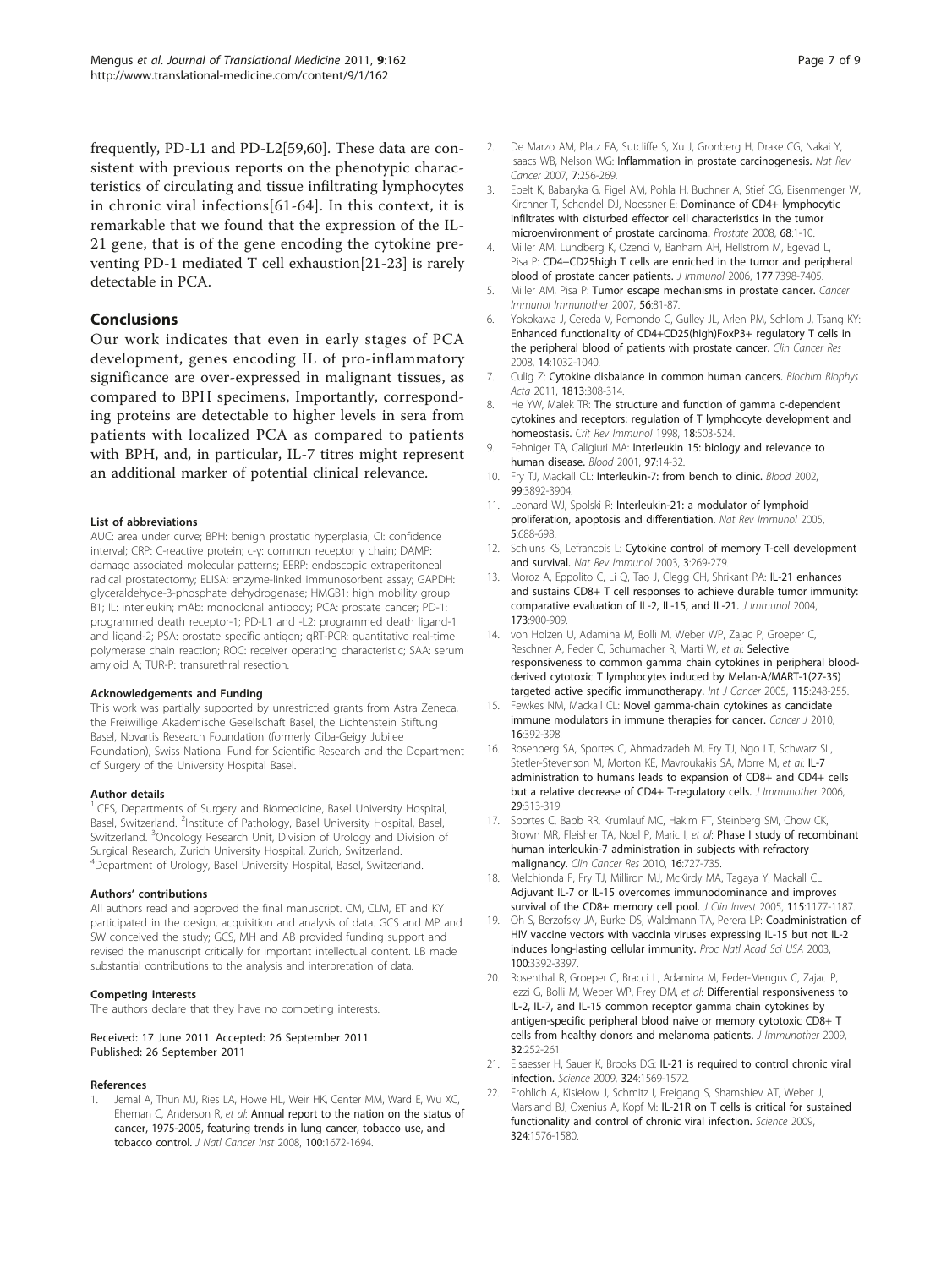- <span id="page-7-0"></span>23. Yi JS, Du M, Zajac AJ: [A vital role for interleukin-21 in the control of a](http://www.ncbi.nlm.nih.gov/pubmed/19443735?dopt=Abstract) [chronic viral infection.](http://www.ncbi.nlm.nih.gov/pubmed/19443735?dopt=Abstract) Science 2009, 324:1572-1576.
- 24. Davis ID, Brady B, Kefford RF, Millward M, Cebon J, Skrumsager BK, Mouritzen U, Hansen LT, Skak K, Lundsgaard D, et al: [Clinical and biological](http://www.ncbi.nlm.nih.gov/pubmed/19276257?dopt=Abstract) [efficacy of recombinant human interleukin-21 in patients with stage IV](http://www.ncbi.nlm.nih.gov/pubmed/19276257?dopt=Abstract) [malignant melanoma without prior treatment: a phase IIa trial.](http://www.ncbi.nlm.nih.gov/pubmed/19276257?dopt=Abstract) Clin Cancer Res 2009, 15:2123-2129.
- 25. Thompson JA, Curti BD, Redman BG, Bhatia S, Weber JS, Agarwala SS, Sievers EL, Hughes SD, DeVries TA, Hausman DF: [Phase I study of](http://www.ncbi.nlm.nih.gov/pubmed/18347008?dopt=Abstract) [recombinant interleukin-21 in patients with metastatic melanoma and](http://www.ncbi.nlm.nih.gov/pubmed/18347008?dopt=Abstract) [renal cell carcinoma.](http://www.ncbi.nlm.nih.gov/pubmed/18347008?dopt=Abstract) J Clin Oncol 2008, 26:2034-2039.
- 26. Chopra V, Dinh TV, Hannigan EV: [Angiogenin, interleukins, and growth](http://www.ncbi.nlm.nih.gov/pubmed/9166545?dopt=Abstract)[factor levels in serum of patients with ovarian cancer: correlation with](http://www.ncbi.nlm.nih.gov/pubmed/9166545?dopt=Abstract) [angiogenesis.](http://www.ncbi.nlm.nih.gov/pubmed/9166545?dopt=Abstract) Cancer J Sci Am 1996, 2:279-285.
- 27. Lambeck AJ, Crijns AP, Leffers N, Sluiter WJ, ten Hoor KA, Braid M, van der Zee AG, Daemen T, Nijman HW, Kast WM: [Serum cytokine profiling as a](http://www.ncbi.nlm.nih.gov/pubmed/17438097?dopt=Abstract) [diagnostic and prognostic tool in ovarian cancer: a potential role for](http://www.ncbi.nlm.nih.gov/pubmed/17438097?dopt=Abstract) [interleukin 7.](http://www.ncbi.nlm.nih.gov/pubmed/17438097?dopt=Abstract) Clin Cancer Res 2007, 13:2385-2391.
- 28. Trumper L, Jung W, Dahl G, Diehl V, Gause A, Pfreundschuh M: [Interleukin-](http://www.ncbi.nlm.nih.gov/pubmed/8172827?dopt=Abstract)[7, interleukin-8, soluble TNF receptor, and p53 protein levels are](http://www.ncbi.nlm.nih.gov/pubmed/8172827?dopt=Abstract) [elevated in the serum of patients with Hodgkin](http://www.ncbi.nlm.nih.gov/pubmed/8172827?dopt=Abstract)'s disease. Ann Oncol 1994, 5(Suppl 1):93-96.
- 29. Xie X, Ye D, Chen H, Lu W, Cheng B, Zhong H: [Interleukin-7 and](http://www.ncbi.nlm.nih.gov/pubmed/15099777?dopt=Abstract) [suppression of local peritoneal immunity in ovarian carcinoma.](http://www.ncbi.nlm.nih.gov/pubmed/15099777?dopt=Abstract) Int J Gynaecol Obstet 2004, 85:151-158.
- 30. Al-Rawi MA, Rmali K, Watkins G, Mansel RE, Jiang WG: [Aberrant expression](http://www.ncbi.nlm.nih.gov/pubmed/14962714?dopt=Abstract) [of interleukin-7 \(IL-7\) and its signalling complex in human breast cancer.](http://www.ncbi.nlm.nih.gov/pubmed/14962714?dopt=Abstract) Eur J Cancer 2004, 40:494-502.
- 31. Maeurer MJ, Walter W, Martin D, Zitvogel L, Elder E, Storkus W, Lotze MT: [Interleukin-7 \(IL-7\) in colorectal cancer: IL-7 is produced by tissues from](http://www.ncbi.nlm.nih.gov/pubmed/9042431?dopt=Abstract) [colorectal cancer and promotes preferential expansion of tumour](http://www.ncbi.nlm.nih.gov/pubmed/9042431?dopt=Abstract) [infiltrating lymphocytes.](http://www.ncbi.nlm.nih.gov/pubmed/9042431?dopt=Abstract) Scand J Immunol 1997, 45:182-192.
- 32. Kuniyasu H, Ohmori H, Sasaki T, Sasahira T, Yoshida K, Kitadai Y, Fidler IJ: [Production of interleukin 15 by human colon cancer cells is associated](http://www.ncbi.nlm.nih.gov/pubmed/14581351?dopt=Abstract) [with induction of mucosal hyperplasia, angiogenesis, and metastasis.](http://www.ncbi.nlm.nih.gov/pubmed/14581351?dopt=Abstract) Clin Cancer Res 2003, 9:4802-4810.
- 33. Pappa C, Miyakis S, Tsirakis G, Sfiridaki A, Alegakis A, Kafousi M, Stathopoulos EN, Alexandrakis MG: [Serum levels of interleukin-15 and](http://www.ncbi.nlm.nih.gov/pubmed/17446083?dopt=Abstract) [interleukin-10 and their correlation with proliferating cell nuclear](http://www.ncbi.nlm.nih.gov/pubmed/17446083?dopt=Abstract) [antigen in multiple myeloma.](http://www.ncbi.nlm.nih.gov/pubmed/17446083?dopt=Abstract) Cytokine 2007, 37:171-175.
- 34. Handisurya A, Steiner GE, Stix U, Ecker RC, Pfaffeneder-Mantai S, Langer D, Kramer G, Memaran-Dadgar N, Marberger M: [Differential expression of](http://www.ncbi.nlm.nih.gov/pubmed/11746271?dopt=Abstract) [interleukin-15, a pro-inflammatory cytokine and T-cell growth factor,](http://www.ncbi.nlm.nih.gov/pubmed/11746271?dopt=Abstract) [and its receptor in human prostate.](http://www.ncbi.nlm.nih.gov/pubmed/11746271?dopt=Abstract) Prostate 2001, 49:251-262.
- 35. Kramer G, Steiner GE, Handisurya A, Stix U, Haitel A, Knerer B, Gessl A, Lee C, Marberger M: [Increased expression of lymphocyte-derived](http://www.ncbi.nlm.nih.gov/pubmed/11992619?dopt=Abstract) [cytokines in benign hyperplastic prostate tissue, identification of the](http://www.ncbi.nlm.nih.gov/pubmed/11992619?dopt=Abstract) [producing cell types, and effect of differentially expressed cytokines on](http://www.ncbi.nlm.nih.gov/pubmed/11992619?dopt=Abstract) [stromal cell proliferation.](http://www.ncbi.nlm.nih.gov/pubmed/11992619?dopt=Abstract) Prostate 2002, 52:43-58.
- 36. Di CE, D'Antuono T, Pompa P, Giuliani R, Rosini S, Stuppia L, Musiani P, Sorrentino C: [The lack of epithelial interleukin-7 and BAFF/BLyS gene](http://www.ncbi.nlm.nih.gov/pubmed/19366834?dopt=Abstract) [expression in prostate cancer as a possible mechanism of tumor escape](http://www.ncbi.nlm.nih.gov/pubmed/19366834?dopt=Abstract) [from immunosurveillance.](http://www.ncbi.nlm.nih.gov/pubmed/19366834?dopt=Abstract) Clin Cancer Res 2009, 15:2979-2987.
- 37. Roato I, D'Amelio P, Gorassini E, Grimaldi A, Bonello L, Fiori C, Delsedime L, Tizzani A, De LA, Isaia G, et al: [Osteoclasts are active in bone forming](http://www.ncbi.nlm.nih.gov/pubmed/18978943?dopt=Abstract) [metastases of prostate cancer patients.](http://www.ncbi.nlm.nih.gov/pubmed/18978943?dopt=Abstract) PLoS ONE 2008, 3:e3627.
- 38. Martin I, Jakob M, Schafer D, Dick W, Spagnoli G, Heberer M: [Quantitative](http://www.ncbi.nlm.nih.gov/pubmed/11237658?dopt=Abstract) [analysis of gene expression in human articular cartilage from normal](http://www.ncbi.nlm.nih.gov/pubmed/11237658?dopt=Abstract) [and osteoarthritic joints.](http://www.ncbi.nlm.nih.gov/pubmed/11237658?dopt=Abstract) Osteoarthritis Cartilage 2001, 9:112-118.
- 39. Giulietti A, Overbergh L, Valckx D, Decallonne B, Bouillon R, Mathieu C: [An](http://www.ncbi.nlm.nih.gov/pubmed/11846608?dopt=Abstract) [overview of real-time quantitative PCR: applications to quantify cytokine](http://www.ncbi.nlm.nih.gov/pubmed/11846608?dopt=Abstract) [gene expression.](http://www.ncbi.nlm.nih.gov/pubmed/11846608?dopt=Abstract) Methods 2001, 25:386-401.
- 40. Hartwig D, Hartel C, Hennig H, Muller-Steinhardt M, Schlenke P, Kluter H: [Evidence for de novo synthesis of cytokines and chemokines in platelet](http://www.ncbi.nlm.nih.gov/pubmed/12047512?dopt=Abstract) [concentrates.](http://www.ncbi.nlm.nih.gov/pubmed/12047512?dopt=Abstract) Vox Sang 2002, 82:182-190.
- 41. Livak KJ, Schmittgen TD: [Analysis of relative gene expression data using](http://www.ncbi.nlm.nih.gov/pubmed/11846609?dopt=Abstract) [real-time quantitative PCR and the 2\(-Delta Delta C\(T\)\) Method.](http://www.ncbi.nlm.nih.gov/pubmed/11846609?dopt=Abstract) Methods 2001, 25:402-408.
- 42. Twillie DA, Eisenberger MA, Carducci MA, Hseih WS, Kim WY, Simons JW: [Interleukin-6: a candidate mediator of human prostate cancer morbidity.](http://www.ncbi.nlm.nih.gov/pubmed/7879350?dopt=Abstract) Urology 1995, 45:542-549.
- 43. Feder-Mengus C, Wyler S, Hudolin T, Ruszat R, Bubendorf L, Chiarugi A, Pittelli M, Weber WP, Bachmann A, Gasser TC, et al: [High expression of](http://www.ncbi.nlm.nih.gov/pubmed/18619832?dopt=Abstract) [indoleamine 2,3-dioxygenase gene in prostate cancer.](http://www.ncbi.nlm.nih.gov/pubmed/18619832?dopt=Abstract) Eur J Cancer 2008, 44:2266-2275.
- 44. Chung TD, Yu JJ, Spiotto MT, Bartkowski M, Simons JW: [Characterization of](http://www.ncbi.nlm.nih.gov/pubmed/10068344?dopt=Abstract) [the role of IL-6 in the progression of prostate cancer.](http://www.ncbi.nlm.nih.gov/pubmed/10068344?dopt=Abstract) Prostate 1999, 38:199-207.
- 45. Kaneti J, Winikoff Y, Zimlichman S, Shainkin-Kestenbaum R: [Importance of](http://www.ncbi.nlm.nih.gov/pubmed/6516095?dopt=Abstract) [serum amyloid A \(SAA\) level in monitoring disease activity and response](http://www.ncbi.nlm.nih.gov/pubmed/6516095?dopt=Abstract) [to therapy in patients with prostate cancer.](http://www.ncbi.nlm.nih.gov/pubmed/6516095?dopt=Abstract) Urol Res 1984, 12:239-241.
- 46. Pierce BL, Biggs ML, DeCambre M, Reiner AP, Li C, Fitzpatrick A, Carlson CS, Stanford JL, Austin MA: [C-reactive protein, interleukin-6, and prostate](http://www.ncbi.nlm.nih.gov/pubmed/19267250?dopt=Abstract) [cancer risk in men aged 65 years and older.](http://www.ncbi.nlm.nih.gov/pubmed/19267250?dopt=Abstract) Cancer Causes Control 2009, 20:1193-1203.
- 47. Prins RC, Rademacher BL, Mongoue-Tchokote S, Alumkal JJ, Graff JN, Eilers KM, Beer TM: C-reactive protein as an adverse prognostic marker for men with castration-resistant prostate cancer (CRPC): Confirmatory results. Urol Oncol 2010.
- Ishiguro H, Nakaigawa N, Miyoshi Y, Fujinami K, Kubota Y, Uemura H: [Receptor for advanced glycation end products \(RAGE\) and its ligand,](http://www.ncbi.nlm.nih.gov/pubmed/15666359?dopt=Abstract) [amphoterin are overexpressed and associated with prostate cancer](http://www.ncbi.nlm.nih.gov/pubmed/15666359?dopt=Abstract) [development.](http://www.ncbi.nlm.nih.gov/pubmed/15666359?dopt=Abstract) Prostate 2005, 64:92-100.
- 49. Kono H, Rock KL: How dving cells alert the immune system to danger. Nat Rev Immunol 2008, 8:279-289.
- 50. Chen GY, Nunez G: [Sterile inflammation: sensing and reacting to](http://www.ncbi.nlm.nih.gov/pubmed/21088683?dopt=Abstract) [damage.](http://www.ncbi.nlm.nih.gov/pubmed/21088683?dopt=Abstract) Nat Rev Immunol 2010, 10:826-837.
- Zitvogel L, Casares N, Pequignot MO, Chaput N, Albert ML, Kroemer G: [Immune response against dying tumor cells.](http://www.ncbi.nlm.nih.gov/pubmed/15246252?dopt=Abstract) Adv Immunol 2004, 84:131-179.
- 52. Schenk JM, Kristal AR, Neuhouser ML, Tangen CM, White E, Lin DW, Kratz M, Thompson IM: [Biomarkers of systemic inflammation and risk of incident,](http://www.ncbi.nlm.nih.gov/pubmed/20142396?dopt=Abstract) [symptomatic benign prostatic hyperplasia: results from the prostate](http://www.ncbi.nlm.nih.gov/pubmed/20142396?dopt=Abstract) [cancer prevention trial.](http://www.ncbi.nlm.nih.gov/pubmed/20142396?dopt=Abstract) Am J Epidemiol 2010, 171:571-582.
- 53. Culig Z, Steiner H, Bartsch G, Hobisch A: [Interleukin-6 regulation of](http://www.ncbi.nlm.nih.gov/pubmed/15838876?dopt=Abstract) [prostate cancer cell growth.](http://www.ncbi.nlm.nih.gov/pubmed/15838876?dopt=Abstract) J Cell Biochem 2005, 95:497-505.
- 54. Das D, Wojno K, Imperiale MJ: [BK virus as a cofactor in the etiology of](http://www.ncbi.nlm.nih.gov/pubmed/18160432?dopt=Abstract) [prostate cancer in its early stages.](http://www.ncbi.nlm.nih.gov/pubmed/18160432?dopt=Abstract) J Virol 2008, 82:2705-2714.
- 55. Namiki K, Goodison S, Porvasnik S, Allan RW, Iczkowski KA, Urbanek C, Reyes L, Sakamoto N, Rosser CJ: [Persistent exposure to Mycoplasma](http://www.ncbi.nlm.nih.gov/pubmed/19721714?dopt=Abstract) [induces malignant transformation of human prostate cells.](http://www.ncbi.nlm.nih.gov/pubmed/19721714?dopt=Abstract) PLoS ONE 2009, 4:e6872.
- 56. Al-Rawi MA, Watkins G, Mansel RE, Jiang WG: [Interleukin 7 upregulates](http://www.ncbi.nlm.nih.gov/pubmed/15672426?dopt=Abstract) [vascular endothelial growth factor D in breast cancer cells and induces](http://www.ncbi.nlm.nih.gov/pubmed/15672426?dopt=Abstract) [lymphangiogenesis in vivo.](http://www.ncbi.nlm.nih.gov/pubmed/15672426?dopt=Abstract) Br J Surg 2005, 92:305-310.
- 57. Angiolillo AL, Kanegane H, Sgadari C, Reaman GH, Tosato G: [Interleukin-15](http://www.ncbi.nlm.nih.gov/pubmed/9144429?dopt=Abstract) [promotes angiogenesis in vivo.](http://www.ncbi.nlm.nih.gov/pubmed/9144429?dopt=Abstract) Biochem Biophys Res Commun 1997, 233:231-237.
- 58. Kinter AL, Godbout EJ, McNally JP, Sereti I, Roby GA, O'Shea MA, Fauci AS: [The common gamma-chain cytokines IL-2, IL-7, IL-15, and IL-21 induce](http://www.ncbi.nlm.nih.gov/pubmed/18981091?dopt=Abstract) [the expression of programmed death-1 and its ligands.](http://www.ncbi.nlm.nih.gov/pubmed/18981091?dopt=Abstract) J Immunol 2008, 181:6738-6746.
- 59. Ebelt K, Babaryka G, Frankenberger B, Stief CG, Eisenmenger W, Kirchner T, Schendel DJ, Noessner E: [Prostate cancer lesions are surrounded by](http://www.ncbi.nlm.nih.gov/pubmed/19318244?dopt=Abstract) [FOXP3+, PD-1+ and B7-H1+ lymphocyte clusters.](http://www.ncbi.nlm.nih.gov/pubmed/19318244?dopt=Abstract) Eur J Cancer 2009, 45:1664-1672.
- 60. Sfanos KS, Bruno TC, Meeker AK, De Marzo AM, Isaacs WB, Drake CG: [Human prostate-infiltrating CD8+ T lymphocytes are oligoclonal and PD-](http://www.ncbi.nlm.nih.gov/pubmed/19670224?dopt=Abstract)[1+.](http://www.ncbi.nlm.nih.gov/pubmed/19670224?dopt=Abstract) Prostate 2009, 69:1694-1703.
- 61. Day CL, Kaufmann DE, Kiepiela P, Brown JA, Moodley ES, Reddy S, Mackey EW, Miller JD, Leslie AJ, DePierres C, et al: [PD-1 expression on HIV](http://www.ncbi.nlm.nih.gov/pubmed/16921384?dopt=Abstract)[specific T cells is associated with T-cell exhaustion and disease](http://www.ncbi.nlm.nih.gov/pubmed/16921384?dopt=Abstract) [progression.](http://www.ncbi.nlm.nih.gov/pubmed/16921384?dopt=Abstract) Nature 2006, 443:350-354.
- 62. Franceschini D, Paroli M, Francavilla V, Videtta M, Morrone S, Labbadia G, Cerino A, Mondelli MU, Barnaba V: PD-L1 [negatively regulates CD4+CD25](http://www.ncbi.nlm.nih.gov/pubmed/19229109?dopt=Abstract) [+Foxp3+ Tregs by limiting STAT-5 phosphorylation in patients](http://www.ncbi.nlm.nih.gov/pubmed/19229109?dopt=Abstract) [chronically infected with HCV.](http://www.ncbi.nlm.nih.gov/pubmed/19229109?dopt=Abstract) J Clin Invest 2009, 119:551-564.
- 63. Golden-Mason L, Palmer B, Klarquist J, Mengshol JA, Castelblanco N, Rosen HR: [Upregulation of PD-1 expression on circulating and](http://www.ncbi.nlm.nih.gov/pubmed/17567698?dopt=Abstract) [intrahepatic hepatitis C virus-specific CD8+ T cells associated with](http://www.ncbi.nlm.nih.gov/pubmed/17567698?dopt=Abstract) [reversible immune dysfunction.](http://www.ncbi.nlm.nih.gov/pubmed/17567698?dopt=Abstract) J Virol 2007, 81:9249-9258.